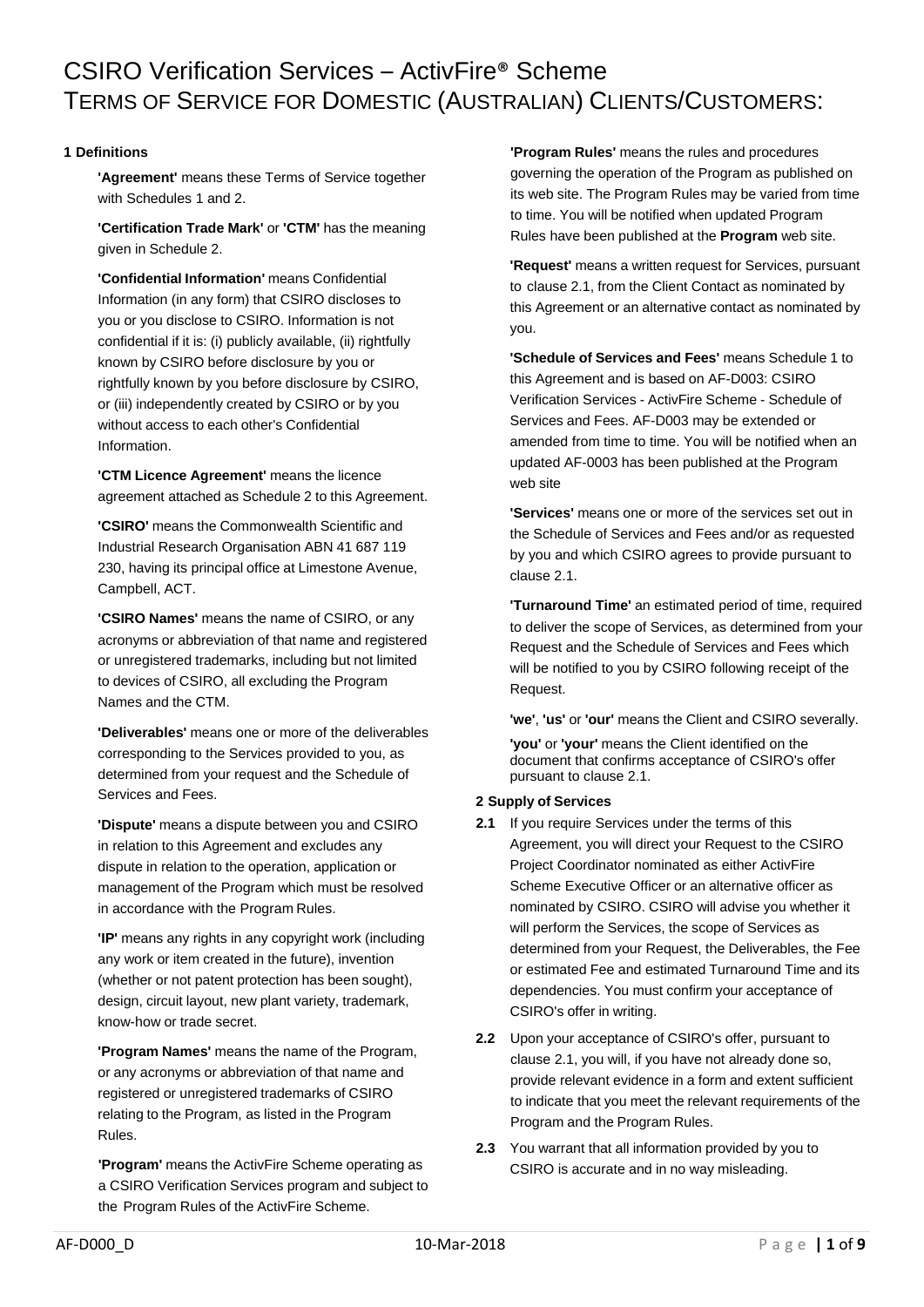- **2.4** You must ensure that any Materials you provide to CSIRO are: (i) suitably packaged; (ii) labelled with your name and contact details, the contents and the name of the CSIRO Project Coordinator; and (iii) labelled with appropriate safety warnings or instructions for their handling, testing, storage, transportation and disposal. You must also advise CSIRO of any hazardous or otherwise dangerous components or properties of the Material. You must also advise CSIRO of any hazardous or otherwise dangerous components or properties of the packages you send to CSIRO. You agree to pay CSIRO's costs of returning or disposing of articles, documents or materials you provide.
- **2.5** If you do not comply with the above and CSIRO has to take measures to safeguard the health and safety of CSIRO staff, CSIRO laboratories or the public, then CSIRO will charge you for the cost of taking these measures.
- **2.6** This Agreement does not provide for the delivery of Evaluation for Conformity (testing or technical verification) services. Such services shall be sourced from recognised agencies (e.g. laboratories) ratified, under the recognition framework of the Program, as having the appropriate expertise and facilities for testing, assessment and technical verification, under separate business arrangements, between you and the recognised agencies.
- **2.7** CSIRO will keep copies of all documents you provide to CSIRO and may reproduce and use such documents for its own record keeping purposes.
- **2.8** You agree to comply with the Program Rules and that your entitlement to the Deliverables is subject to your ongoing eligibility under the Program Rules.
- **2.9** The knowledge, skills, experience and IP that CSIRO officers will use to perform the Services have been developed in the course of providing the same or similar services to other clients. CSIRO may develop further knowledge, skills, experience and IP while performing the Services. CSIRO will own IP developed in the course of providing the Services. CSIRO can use such knowledge, skills, experience and IP to provide Services to other clients.

## **3 Deliverables**

**3.1** CSIRO will provide you the applicable Deliverables if:

(a) CSIRO is satisfied that you have met all the eligibility criteria specified in the Program Rules; (b) you are not in breach of this Agreement, the CTM Licence Agreement (if any), or the Program Rules; and (c) you have paid the applicable Fee in accordance with the terms of this Agreement.

**3.2** In accordance with the requirements of the Program, you agree for CSIRO to publish and promulgate your contact details and;

(a) details of the particular products associated with your business that have been certified; or (b) details of the particular services associated with your business that have been accredited.

- **3.3** CSIRO will advise you if you are not entitled to the Deliverables under the Program Rules.
- **3.4** Your entitlement to the Deliverables ends on the earlier of:

(a) the expiry date specified for the Deliverables; (b) the suspension or withdrawal of the Deliverables; or (c) termination of this Agreement.

**3.5** CSIRO may suspend or withdraw Deliverables (including any listing on the Program web site) in accordance with the Program Rules.

# **4 Payment**

- **4.1** You must pay CSIRO the applicable Fee and any Additional Expenses as agreed and confirmed pursuant to clause 2.1.
- **4.2** If your business is registered in Australia then Goods and Services Tax (GST) will be added to the Fee when the tax invoice is issued. GST is not applicable to businesses not registered in Australia.
- **4.3** All invoices issued by CSIRO must be paid within 30 days after the invoice date. If an invoice is not paid on time then you must pay interest on the outstanding amount. Interest is calculated daily at the Westpac Bank Reference Lending Rate plus 2% per annum from the due date until the date the outstanding amount is paid.
- **4.4** If you do not pay on time then CSIRO may:
	- (a) suspend the provision of the Services;
	- (b) refuse to provide any further Services until the Fee is paid in full including any outstanding interest; and/or
	- (c) withdraw or refuse to provide any Deliverables.

## **5 Your Use of Deliverables**

- **5.1** You use the Deliverables at your own risk. You must not use the Deliverables:
	- (a) in a misleading or deceptive manner;
	- (b) so as to suggest the following as determined by the Program;
		- i) that the services associated with your business, that are accredited, are different to those registered and validated under the Program; or
		- ii)that the products associated with your business. that are certified, are different to those registered and validated under the Program.
	- (c) so as to suggest that CSIRO endorses your business;
	- (d) once your Deliverables have been suspended, or withdrawn; or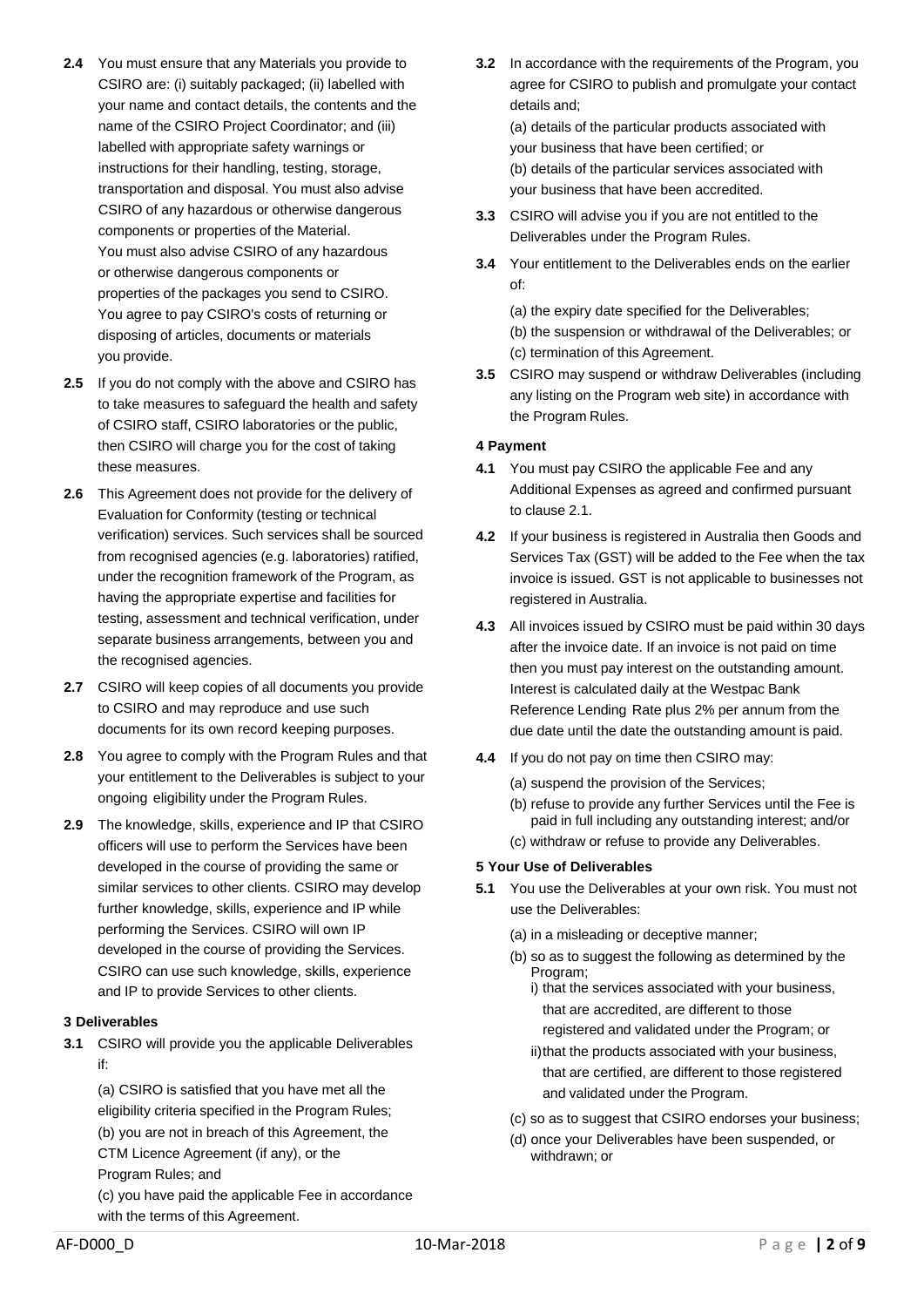- (e) in connection with any dispute resolution, capital raising, prospectus, information memorandum or advertising other then as specifically provided for under this Agreement, the Program Rules and/or the CTM Licence (if any).
- **5.2** At all times, the Deliverables (and the IP therein) remain the property of CSIRO.
- **5.3** You must notify CSIRO if any detail contained in a Deliverables is incorrect or if there is a change to any of your details as published by the Program as a document, web site content or other form of media.
- **5.4** CSIRO is not responsible for the consequences of any third party using or relying on the Deliverables.

# **6 Confidential Information**

- **6.1** Confidential Information must be kept confidential for a period of 5 years commencing on the date you confirm acceptance of CSIRO's offer pursuant to clause 2.1..
- **6.2** We may each disclose the other's Confidential Information if required by law, but only to the extent of that legal requirement and after appropriate action is taken to protect the form and content of the disclosure.

## **7 Limitation of Liability**

- **7.1** All terms, conditions and warranties (including any warranty as to merchantable quality or fitness for purpose) implied by common law or statute (implied warranties) as to the manner, quality and timing of the Services or the Goods are excluded unless the exclusion of any such implied warranties would contravene the law or cause any part of this Agreement to be void.
- **7.2** CSIRO's liability to you for breach of any term of the Agreement or of any non-excludable consumer warranties is limited, at CSIRO's option, to resupplying the Deliverables or re-performing the Services, or the costs of resupplying the relevant Deliverables or performing the affected part of the Services again.
- **7.3** CSIRO will not be liable to you for any loss of data, information, revenue, profit or business opportunity or for any damage to goodwill or reputation which is suffered by you in any way arising from the Services or your use of the Deliverables.
- **7.4** You release CSIRO from and indemnify CSIRO against all losses, damages, costs and expenses (including legal costs on a solicitor and own client basis) that CSIRO may sustain or incur directly or indirectly as a result of any claim, demand, action or proceeding (including where brought by a third party) arising out of:
	- (a) any breach of this Agreement or any CTM Licence Agreement, or the Program Rules;
	- (b) any negligent or unlawful acts or omissions by you

(including your employees, officers, agents and contractors);

- (c) Your use of the Deliverables or your marketing and sale of services and/or products associated with your business;
- (d) the exercise by you of your rights under the CTM Licence Agreement.
- **7.5** CSIRO will not rely on this release or indemnity to the extent that the indemnified liability is caused by any breach, or negligent or unlawful act or omission, of CSIRO or its officers, employees or agents.

## **8 Dispute Resolution**

- **8.1** Any dispute, controversy or claim arising out of or relating to this Agreement or its breach, termination or invalidity ('Dispute') must be dealt with in accordance with this clause.
- **8.2** If a Dispute is not settled within 30 days of receipt of written notice of the Dispute, the Dispute will be settled by arbitration in accordance with the UNCITRAL Arbitration Rules. The appointing authority will be the Australian Centre for International Commercial Arbitration. There is to be a single arbitrator. The place of arbitration is to be Melbourne, Victoria, Australia. The language of the arbitration is to be English.
- **8.3** Any arbitration is to be final and binding, including any award as to costs. Offers of settlement or any matter disclosed in the course of arbitration must be treated as without prejudice and not an admission of liability. The arbitration and the decision of the arbitral tribunal will be confidential.
- **8.4** Nothing in this clause will prevent either CSIRO or you from seeking urgent interlocutory relief.

## **9 Termination**

- **9.1** This Agreement ends on the Expiry Date.
- **9.2** CSIRO may terminate this Agreement immediately by giving you a written notice if:
	- (a) You breach this Agreement or any CTM Licence Agreement and you do not remedy that breach within 30 days after written notice to do so is received; or
	- (b) You become insolvent, bankrupt or otherwise unable to pay your debts as and when due.
- **9.3** On termination of this Agreement:
	- (a) You are required to promptly pay CSIRO any outstanding payments due to CSIRO at the date of termination;
	- (b) You must immediately cease using the Deliverables,
	- Program Names and CTM (if licensed); and
	- (c) You must return all CSIRO Confidential Information provided to you by CSIRO no later than fourteen days after receiving the request from CSIRO, save that you may retain one archive copy of each document containing CSIRO Confidential Information for the sole purpose of enabling you to determine the scope of your legal obligations under this Agreement.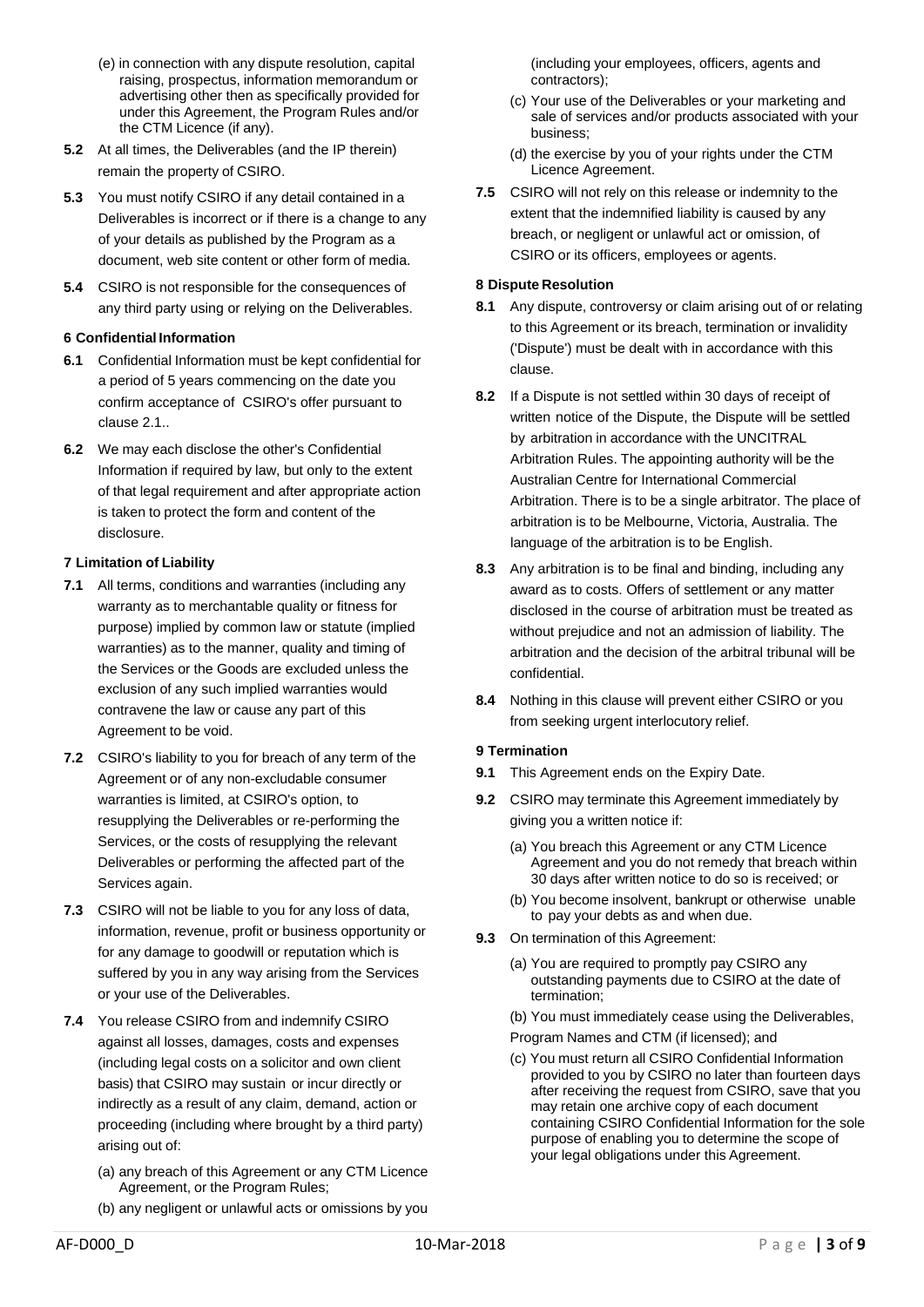**9.4** Notwithstanding clause 6 above, where this Agreement and/ or CTM Licence Agreement is terminated as a consequence of a defect or deficiency in your products or services which CSIRO considers may give rise to a risk to health, safety or the environment, or which may lead to property damage or deterioration, you must take appropriate corrective action as determined by CSIRO and notified to you and you authorise CSIRO to disclose relevant information to any relevant authority having jurisdiction.

## **10 Use of Names and Trade Marks**

- **10.1** Where CSIRO permits you to use the Program Names in relation to services or products associated with your business, you must comply with the Program Rules and any other directions notified by CSIRO to you from time to time pertaining to the use of the Program Names.
- **10.2** You must not use CSIRO Names in association with your business or services associated with your business, or on your websites, advertising and marketing literature.

## **11 General**

- **11.1** This Agreement records our entire agreement and supersedes all earlier agreements and representations that may have been made by CSIRO to you about the Services. In the event of any ambiguity or inconsistency between the Agreement and the Program Rules, the provisions of this Agreement will prevail.
- **11.2** The terms in this Agreement override any contrary terms contained in any invoice, purchase order or other documentation issued by you to CSIRO for the Services.
- **11.3** This Agreement is governed by the law applicable to the State or Territory identified by the CSIRO address given in the document that confirms your acceptance of CSIRO's offer.
- **11.4** If any term of this Agreement is prohibited, void or unenforceable under any applicable law, it will be severed to the extent necessary to make this Agreement valid and enforceable. The severance of a term will not affect the validity or enforceability of the remaining terms of this Agreement.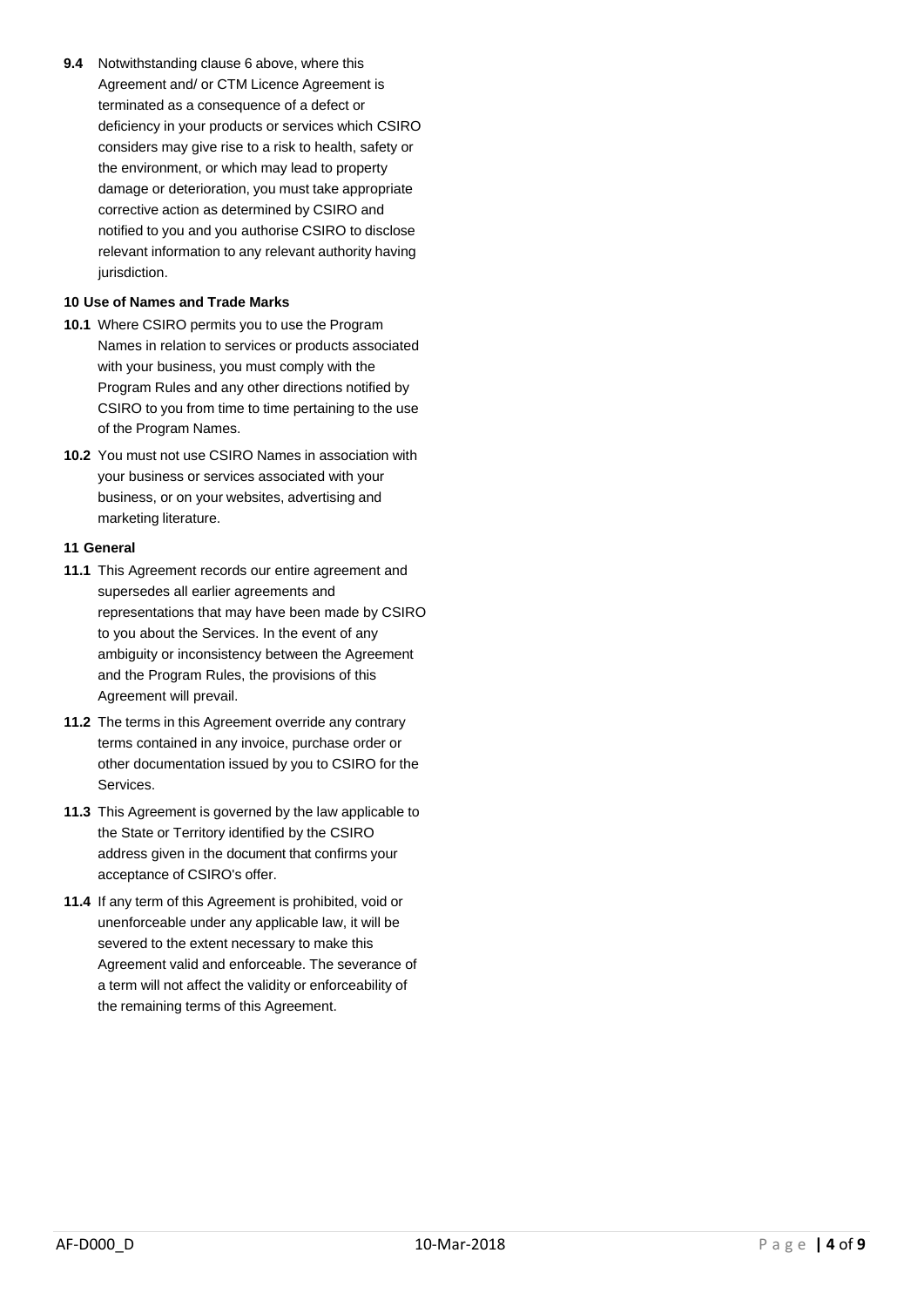

**Infrastructure Technologies** Clayton, Victoria, Austra <sup>2</sup> +61 (0)3 9545 2777

**AF-D003** 



#### **CSIRO VERIFICATION SERVICES - ACTIVEIRE® SCHEME SCHEDULE OF SERVICES AND FEES**

All Services are provided for the purposes of the CSIRO Verification Services Program, designated as the ActivFire® Scheme, and are subject to the Program Rules and payment of applicable Fees. Details of the Program and Program Rules are available at https://www.activfire.gov.au/. The Program Rules and/or Fees may be changed from time to time and changes will published on the Program web site.

| Item                                             | <b>Service description</b>                                                                                                                                                                                          | Num, of<br>products<br>or Ilsting<br>entries | ls.<br>evaluation<br>for<br>conformity<br>required? <sup>1</sup> | Fee <sup>2, 3</sup> | Deliverable <sup>4</sup>                                                                                                                                                                                                     |                                             |
|--------------------------------------------------|---------------------------------------------------------------------------------------------------------------------------------------------------------------------------------------------------------------------|----------------------------------------------|------------------------------------------------------------------|---------------------|------------------------------------------------------------------------------------------------------------------------------------------------------------------------------------------------------------------------------|---------------------------------------------|
| 1                                                | Verifying your Attestation of Conformity in<br>relation to a request for listing a new Product<br>on the Program web site by an existing<br>Registrant.                                                             | 1                                            | Yes                                                              | 5920                | Listing of Product on the Register of<br><b>Fire Protection Equipment.</b>                                                                                                                                                   |                                             |
|                                                  |                                                                                                                                                                                                                     |                                              | No                                                               | \$575               |                                                                                                                                                                                                                              |                                             |
|                                                  |                                                                                                                                                                                                                     | > 1                                          | Yes                                                              | POA                 |                                                                                                                                                                                                                              |                                             |
|                                                  |                                                                                                                                                                                                                     |                                              | No                                                               |                     |                                                                                                                                                                                                                              |                                             |
| 2                                                | Verifying your Attestation of Conformity in<br>relation to a request for listing a new Product<br>on the Program web site by a new apolicant<br>to become a Registrant.                                             | 1                                            | Yes                                                              | \$1954              |                                                                                                                                                                                                                              |                                             |
|                                                  |                                                                                                                                                                                                                     |                                              | No                                                               | \$1379              |                                                                                                                                                                                                                              |                                             |
|                                                  |                                                                                                                                                                                                                     | ъ1                                           | Yes                                                              | <b>POA</b>          |                                                                                                                                                                                                                              |                                             |
|                                                  |                                                                                                                                                                                                                     |                                              | No                                                               |                     |                                                                                                                                                                                                                              |                                             |
| з                                                | Project services associated with verifying<br>your Attestation of Conformity of<br>modifications or variations to a Product<br>which is an existing listing on the Register of                                      | 1                                            | <b>Yes</b>                                                       | \$805               | Updated listing of Product on the<br><b>Register of Fire Protection</b><br>Equipment                                                                                                                                         |                                             |
|                                                  |                                                                                                                                                                                                                     |                                              | No                                                               | \$345               |                                                                                                                                                                                                                              |                                             |
|                                                  |                                                                                                                                                                                                                     | >1                                           | Yes                                                              | <b>POA</b>          |                                                                                                                                                                                                                              |                                             |
|                                                  | <b>Fire Protection Equipment.</b>                                                                                                                                                                                   |                                              | No                                                               |                     |                                                                                                                                                                                                                              |                                             |
| 4                                                | Assessing request for, and preparation of, variation to an existing listing on<br>the Register of Fire Protection Equipment or associated content (including<br>Certificate of Conformity) on the Program web site. |                                              |                                                                  |                     |                                                                                                                                                                                                                              |                                             |
| 5                                                | Specialist advice in relation to establishing and validating conformity<br>requirements for complex products or projects.                                                                                           |                                              |                                                                  |                     | Contribution to discussions/meetings<br>and document responses, including<br>email messages, for the purposes of<br>establishing or validating the scope<br>and planning of conformity<br>evaluation (testing), vertication, |                                             |
| 6                                                | Assessment of application for listing as a Recognised Conformity<br>\$1035<br><b>Evaluation Agency.</b>                                                                                                             |                                              |                                                                  |                     | <b>Registration of Recognised</b><br>Conformity Evaluation Agency and<br>letter of contirmation to applicant.                                                                                                                |                                             |
| 7                                                | Annual re-validation and listing of existing<br>Ref.: Revalidation and Listing<br>product entries on the Register of Fire<br>Service (RLS) fee table and<br>Protection Equipment.<br>formula (below)                |                                              |                                                                  |                     | Update of revalidated listing of<br>Products on the Register of Fire<br><b>Protection Equipment.</b>                                                                                                                         |                                             |
| Revalidation and Listing Service (RLS) fee table |                                                                                                                                                                                                                     |                                              |                                                                  |                     |                                                                                                                                                                                                                              |                                             |
|                                                  | Number range bracket of product listing<br>entries in the Register of Fire Protection<br><b>Equipment</b>                                                                                                           | <b>Bracket lower</b><br><b>Hmit</b>          | <b>Bracket upper limit</b>                                       |                     | <b>Bracket Re-validation</b><br>and Listing Service<br>(RLS) fee <sup>*</sup>                                                                                                                                                | Fee" per entry within<br>the Bracket limits |

Revalidation and Listing Service (RLS) fee formula

RLS fee +

10 entries

50 entrie

 $\frac{300}{1000}$ 

 $\equiv$ 

(Number of product entries within bracket) x (Cost per product entry within bracket)

\$1,210.00

12,420.00<br>13.388.00

h Evaluation for Conformity, as required, shall be carried out by a Recognised Conformity Evaluation Agency.<br>Costs associated with Evaluations for Conformity are <u>not included</u> in the Program Fees and are subject to a separate agreement between you and the Recognised Conformity Evaluation Agency.

1 entry

GST is applicable in accordance with Australian statutory requirements.

3 All Fees are subject to review from time to time and will be confirmed upon request at the time you request the Services. Any changes to fees will be published on the Program web site.

AF-D003-ListingServicesFees

Page 1 of 1

\$121.00

\$24.20<br>\$12.10

 $\overline{2}$ Fees indicated above do not include Australian Goods and Services Tax (GST).

If your Attestation of Conformity does not meet the requirements for verification under the Program Rules, you will not be entitled to have the Product listed in the Register of Fire Protection Equipment. In such cases the Fees remain payable and the Deliverable will be notification to you that the Attestation of Conformity could not be verified.

AF-D003 issue date: 10-Mar-2018<br>© CSIRO Australia, 2018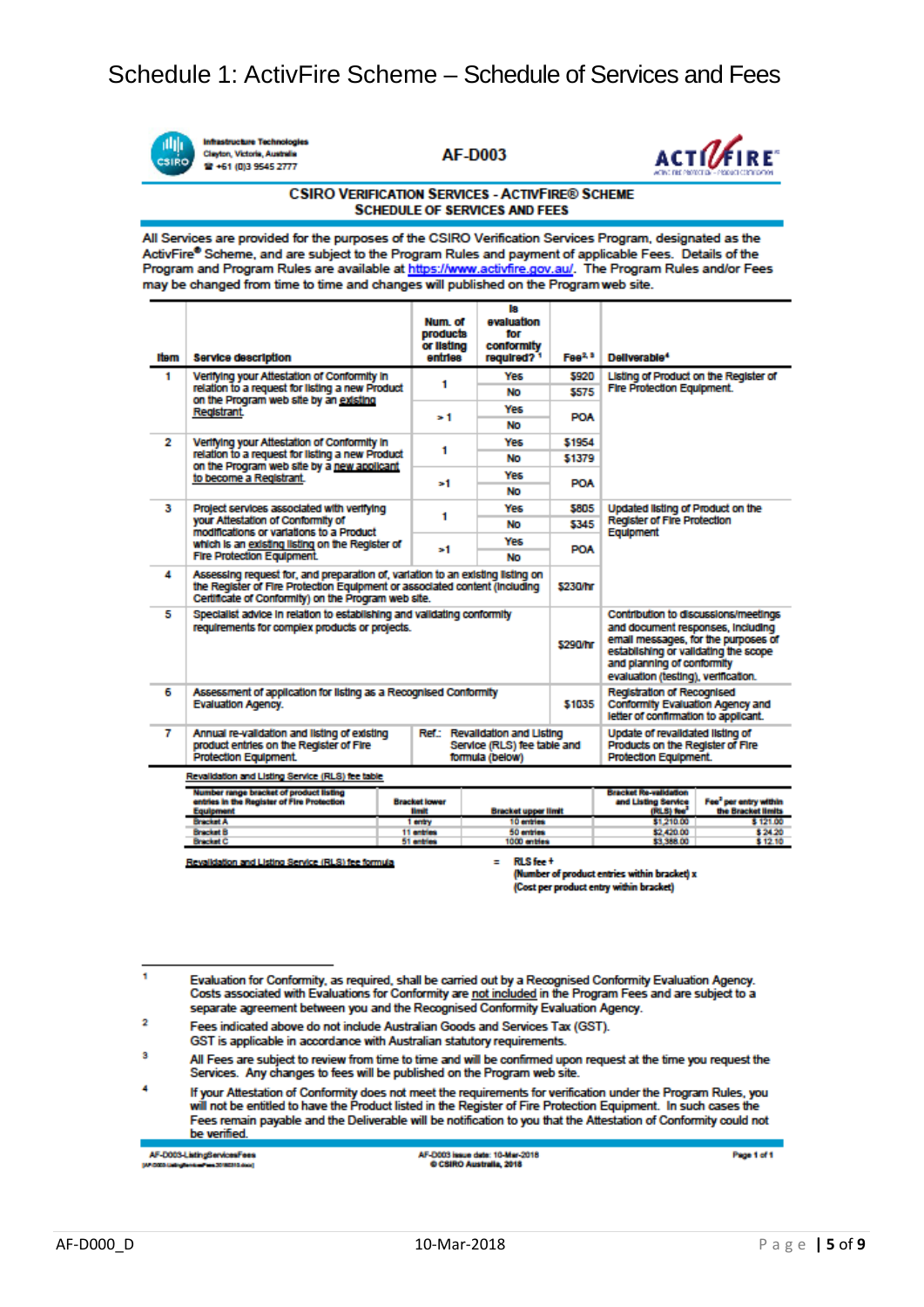# Schedule 2: CTM Licence Agreement – ActivFire Scheme

**Commonwealth Scientific and Industrial Research Organisation** (ABN 41 687 119 230) a body corporate established pursuant to the provisions of the *Science and Industry Research Act* 1949 (Commonwealth) and having its principal office at Clunies Ross Street, Black Mountain, Australian Capital Territory, Australia, through its Infrastructure Technologies Group, Clayton Vic 3168 *(CSIRO)*

And **You**

## **IT IS AGREED** as follows.

## **1.1 Definitions**

**Certification Trade Mark' or 'CTM'** means the ActivFire trade mark registration number 1389683.

**'CTM Licence Agreement'** means this agreement, including its schedules.

**'Certificate'** means either of the following as determined by the Program;

- a. a document issued by CSIRO in relation to particular services associated with your business verified as meeting the requirements of the Program and for which the your attestation of conformity has been validated; or
- b. a document issued by CSIRO in relation to particular products associated with your business verified as meeting the requirements of the Program and for which the your attestation of conformity has been validated.

**'Verification Services Agreement'** means the Terms of Service to which this schedule is attached and its terms pursuant to which you procured Services in relation to the either of the following, as determined by the Program;

- a. certification of products associated with your business; or
- b. accreditation of services associated with your business.

**'Term'** means the period commencing on the date a Certificate is registered or subsequently revalidated to you and ending on the valid until date specified on the Certificate or the Program Rules, unless earlier withdrawn, suspended or cancelled pursuant to this CTM Licence Agreement, the Program Rules or the Verification Services Agreement.

**'Territory'** means Australia.

**'Usage Requirements'** means the requirements and limitations relating to the use of the CTM including the following requirements:

- a. Each and every use of the CTM must clearly identify the particular services associated with your business in relation to which this CTM Licence Agreement is executed, in a manner and to the extent necessary, to differentiate those of your services that have been accredited from other services that may be provided by your business; or
- b. Each and every use of the CTM must clearly identify the particular products associated with your business in relation to which this CTM Licence Agreement is executed; in a manner and to the extent necessary, to differentiate those of your products that have been Certified from other products that may be provided by your business; and
- c. Requirements prescribed under the Program Rules and as notified to you by CSIRO from time to time. Other capitalised terms have the meaning given in the Verification Services Agreement.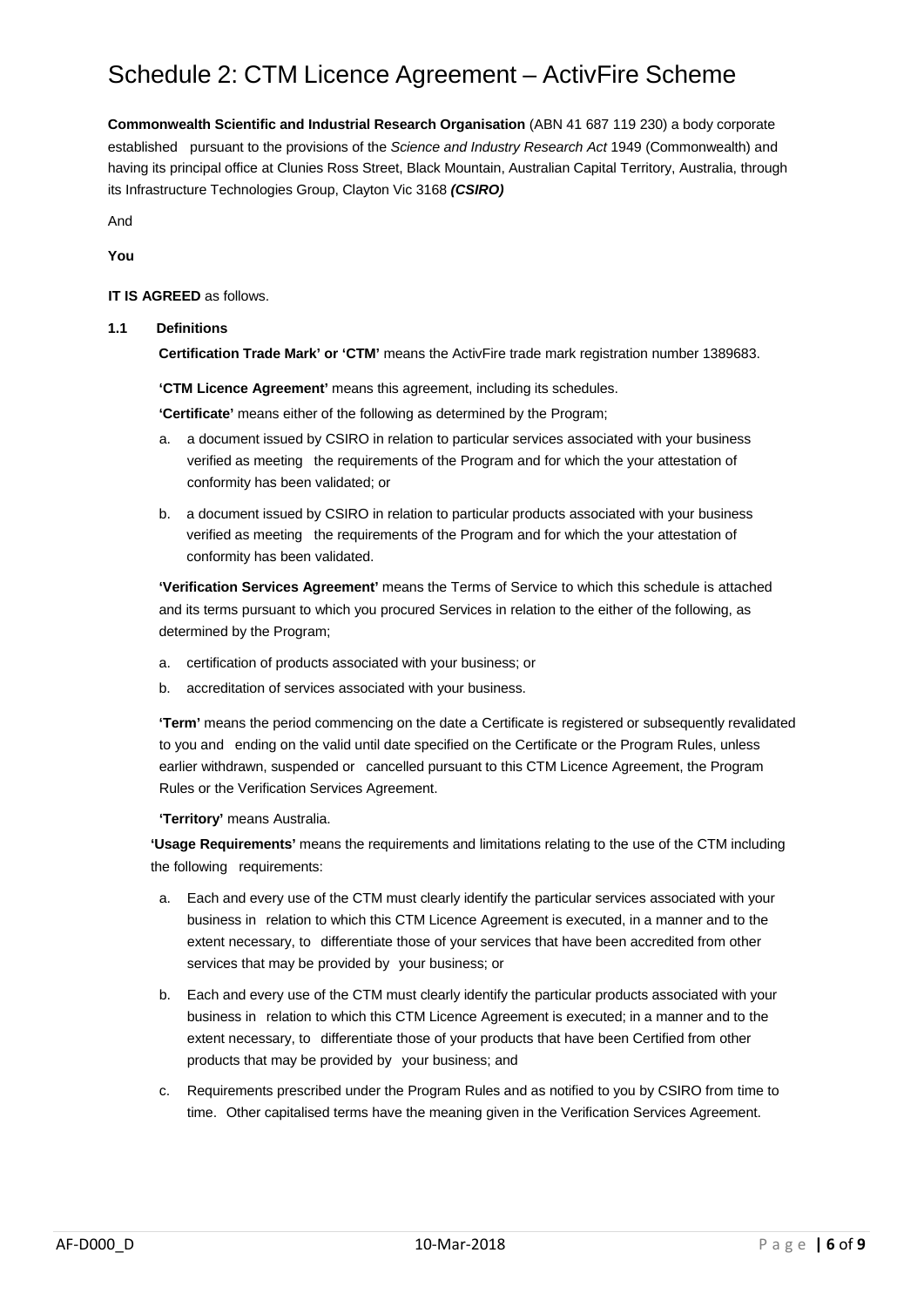#### **1.2 Licence to use Certification Trade Mark**

- a. You agree that the terms and conditions of this CTM Licence Agreement govern the use of the CTM.
- b. This CTM Licence Agreement is not intended to vary or replace the Verification Services Agreement or the Program Rules, however to the extent of any inconsistency between the terms of the CTM Licence Agreement, the Verification Services Agreement or the Program Rules, precedence will be given as follows:
	- i) CTM Licence Agreement;
	- ii) Verification Services Agreement;
	- iii) Program Rules.
- c. CSIRO grants to you a non-exclusive, non-assignable, non-transferable and non-sub-licensable licence to use the CTM for the Permitted Uses in Australia for the Term.

#### **1.3 Permitted Uses**

- a. You agree that you will only use the CTM:
	- i) Subject to the Verification Services Agreement and the Program Rules;
	- ii) In accordance with the Usage Requirements; and
	- iii) In a way which clearly identifies either of the following as determined by the Program;
		- the particular services associated with your business that have been accredited and enables them to be distinguished from other services that may be provided by your business; or.
		- the particular products associated with your business that have been Certified and enables them to be distinguished from other products that may be provided by your business.
- b. You must not use the CTM:
	- i) On any test reports or other certificates relating to conformance of products or services with applicable standards other than the those products or services that are registered and validated under the Program;
	- ii) On, or otherwise so as to suggest that, services associated with your business which are not accredited have been certified as accredited;
	- iii) So as to suggest that CSIRO endorses business or the services associated with your business that have been accredited; or
	- iv) On, or otherwise so as to suggest that, products associated with your business which are not Certified as Certified;
	- v) So as to suggest that CSIRO endorses your business or the products associated with your business that have been Certified; or
	- vi) In connection with any comparative advertising, dispute resolution, capital raising, prospectus or information memorandum.
- c. You must not register or attempt to register the CTM or any similar mark inside or outside the Territory, as a trade mark, business or company name, or domain name.
- At the request of CSIRO, you must allow CSIRO to have reasonable access to your premises to verify that the CTM is being used in accordance with this CTM Licence Agreement.

#### **1.4 No Use of CSIRO Names**

With the exception of uses of the CTM permitted under this CTM Licence Agreement, you must not use CSIRO Names in connection with your products and/or services.

## **1.5 Goodwill**

- a. You agree that all goodwill generated or arising through your use of the CTM inures absolutely to CSIRO's benefit.
- b. You must not use or register any trade mark, business or company name or domain name inside or outside the Territory which is similar to or incorporates the CTM or CSIRO Names.

#### **1.6 No Challenge**

You agree that during and after the expiry of the Term, you will not, directly or indirectly, challenge or assist a third party to oppose, challenge or seek re-examination or revocation the CTM from any official register.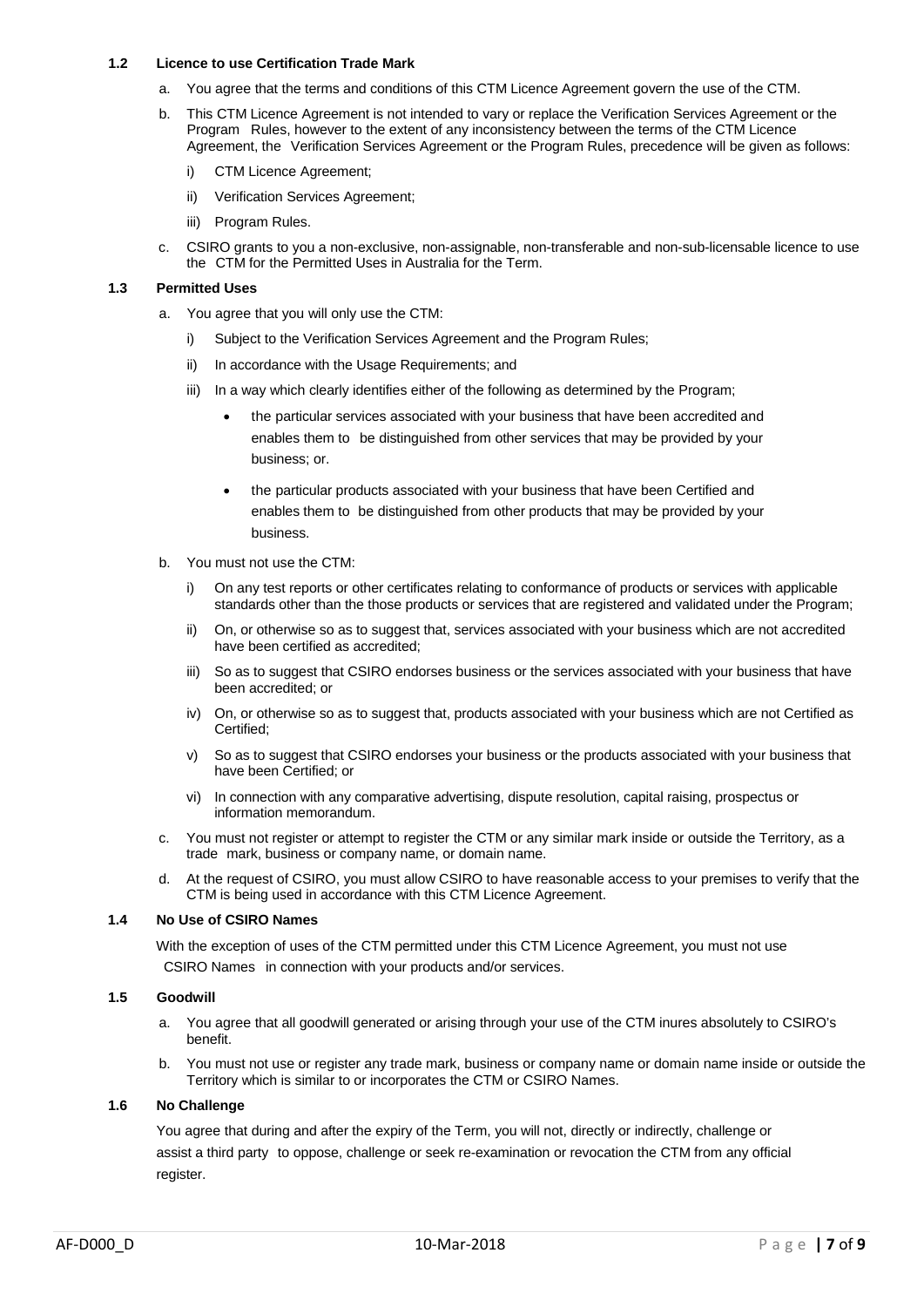# **1.7 Limited warranty**

CSIRO warrants that it has not received any communication alleging that the CTM infringes a third party's intellectual property marks, provided however that CSIRO makes no other representations or warranties, express or implied, regarding the CTM, and expressly excludes any representation or warranty that the CTM will not infringe any third party's intellectual property rights. Where the CTM is only filed as an application, CSIRO does not warrant that the application will be granted, or that any granted CTM will not be revoked or cancelled under the Trade Marks Act 1995.

## **1.8 Release and Indemnity**

For clarity sake, the release and indemnity provisions of the Verification Services Agreement apply to this CTM Licence Agreement.

#### **2 TERMINATION**

#### **2.1 Termination by CSIRO**

CSIRO may, at its election, immediately suspend or terminate this CTM Licence Agreement and the licence granted under it by notice in writing to you if any one of the following occurs:

- a. You breach this CTM Licence Agreement or the Verification Services Agreement or the Program Rules;
- b. Your entitlement to the Certificate ends pursuant to this CTM Licence Agreement or the Verification Services Agreement;
- c. You become insolvent, bankrupt or otherwise unable to pay your debts as and when due;
- d. The Verification Services Agreement is terminated or expires;
- e. CSIRO ceases to operate the Program; or
- f. The CTM is revoked, cancelled or abandoned for any reason.

#### **2.2 Termination by you**

You may terminate this CTM Licence Agreement by written notice to CSIRO if:

- a. CSIRO breaches this CTM Licence Agreement and does not remedy that breach within 30 days after written notice to do so is received;
- b. the Verification Services Agreement is terminated or expires;
- c. CSIRO ceases to operate the Program; or
- d. the CTM is revoked, cancelled or abandoned for any reason.

#### **2.3 Consequences of termination**

On termination of this CTM Licence Agreement, and on direction from CSIRO, you must immediately cease using the CTM and not sell or distribute any products bearing the CTM, or in any way representing that your products or services are the subject of a Certificate.

## **3 DISPUTES**

#### **3.1 Dispute resolution**

If there is a Dispute between you and CSIRO that cannot be resolved then the matter must be referred to the Australian Commercial Disputes Centre for arbitration in accordance with the Centre's Guidelines and Rules for Arbitration.

Arbitration will occur in Melbourne, Australia. The decision of the single arbitrator (including any award as to costs) will be final and binding.

## **4 GENERAL**

# **4.1 Notices**

Notices under this CTM Licence Agreement must be given by registered mail, by delivery or by facsimile transmission or by email notification at the applicable address stated on the Verification Services Agreement.

#### **4.2 Assignment**

You may not assign, novate, charge, transfer, encumber, sublicense or otherwise deal with any of rights or obligations under this CTM Licence Agreement without the prior written consent of CSIRO.